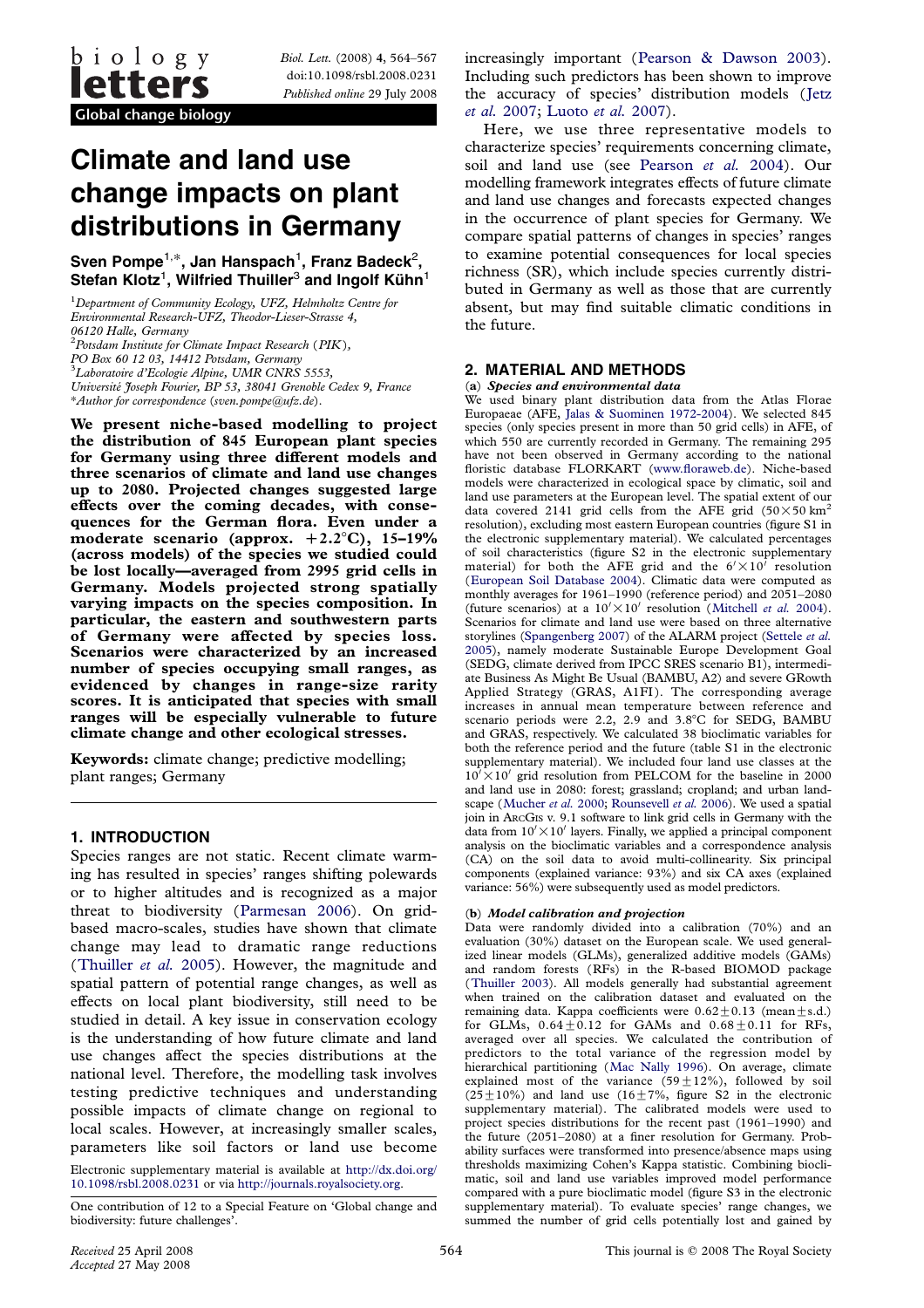| model/<br>scenario                        | loss per grid cell $(\%)$                                   |                                                               |                                                                 | gain per grid cell $(\% )$                                    |                                                                |                                                        | turnover per grid cell $(\%)$                               |                                                               |                                                               |
|-------------------------------------------|-------------------------------------------------------------|---------------------------------------------------------------|-----------------------------------------------------------------|---------------------------------------------------------------|----------------------------------------------------------------|--------------------------------------------------------|-------------------------------------------------------------|---------------------------------------------------------------|---------------------------------------------------------------|
| <b>GLM</b><br><b>GAM</b><br>RF<br>average | <b>SEDG</b><br>$15 + 5$<br>$15 + 7$<br>$19 + 9$<br>$16 + 8$ | <b>BAMBU</b><br>$20 + 6$<br>$19 + 7$<br>$23 + 11$<br>$21 + 8$ | <b>GRAS</b><br>$35 + 10$<br>$34 + 12$<br>$39 + 18$<br>$36 + 14$ | <b>SEDG</b><br>$14 + 6$<br>$15 + 7$<br>$25 + 11$<br>$18 + 10$ | <b>BAMBU</b><br>$17 + 7$<br>$17 + 8$<br>$30 + 12$<br>$21 + 11$ | GRAS<br>$21 + 8$<br>$21 + 9$<br>$36 + 13$<br>$26 + 12$ | <b>SEDG</b><br>$25 + 5$<br>$26 + 6$<br>$35 + 9$<br>$28 + 8$ | <b>BAMBU</b><br>$32 + 6$<br>$31 + 6$<br>$40 + 10$<br>$34 + 9$ | <b>GRAS</b><br>$46 + 9$<br>$32 + 6$<br>$54 + 15$<br>$49 + 12$ |

<span id="page-1-0"></span>Table 1. Estimated mean  $\pm$ s.d. of species loss, gain and turnover rates in 2051–2080 relative to 1961–1990 for different scenarios and models in Germany under universal dispersal.



Figure 1. Percentages of species (a) loss, (b) gain and (c) turnover from GLM ( $6' \times 10'$ ) for the GRAS scenario for Germany. Modelled estimates of loss, gain, turnover across models (GLM, GAM and RF) showed high agreement (table S2 in the electronic supplementary material).



Figure 2. Estimated change in SR (a) using no limitation in species dispersal and (b) with limitation in dispersal computed as difference between modelled future and current SR per grid cell  $(n=2995$  grid cells, 845 species). White boxes, SEDG; light grey boxes, BAMBU; dark grey boxes, GRAS.

each species for the different models and scenarios at a  $6' \times 10'$ resolution grid. We computed changes in SR estimates for each grid cell between current and future projections applying two dispersal scenarios: full dispersal and no dispersal. Further, we computed losses (L), gains (G) and turnover  $(T=100(L+G)/(SR+G))$  per grid cell. As a measure of change in range size, we calculated the differences of inverse range sizes for each grid cell (i.e. range-size rarity). Hence, we calculated the sum of the inverse of the number of grid cells occupied by each of the 845 species for the present and the future ([Kier & Barthlott 2001](#page-2-0)). Rarity scores were divided by the modelled species numbers per grid cell. A low score indicates a grid cell containing species that are present in many other cells, while a high score indicates a cell containing species being present only in a few cells.

## 3. RESULTS

We found changes in species range sizes parallel to the severity of the scenarios. Approximately 20% of the

Biol. Lett. (2008)

species currently present in Germany lost more than 75% of their current range under GRAS, 11% under BAMBU and 7% under SEDG averaged across models.

However, projected range changes showed variations across models. For GRAS, 0% (RF), 4% (GAM) and 5% (GLM) of the currently observed species were projected absent by 2080. The number of currently absent species shifting their ranges to Germany also differed between methods. While RF projected that all 295 species would find suitable conditions in Germany, GLM and GAM were selective and projected roughly half of the species to occur in Germany (42–53%, respectively, across scenarios). Results of local species loss and gain for the 2995 grid cells in Germany coincide with the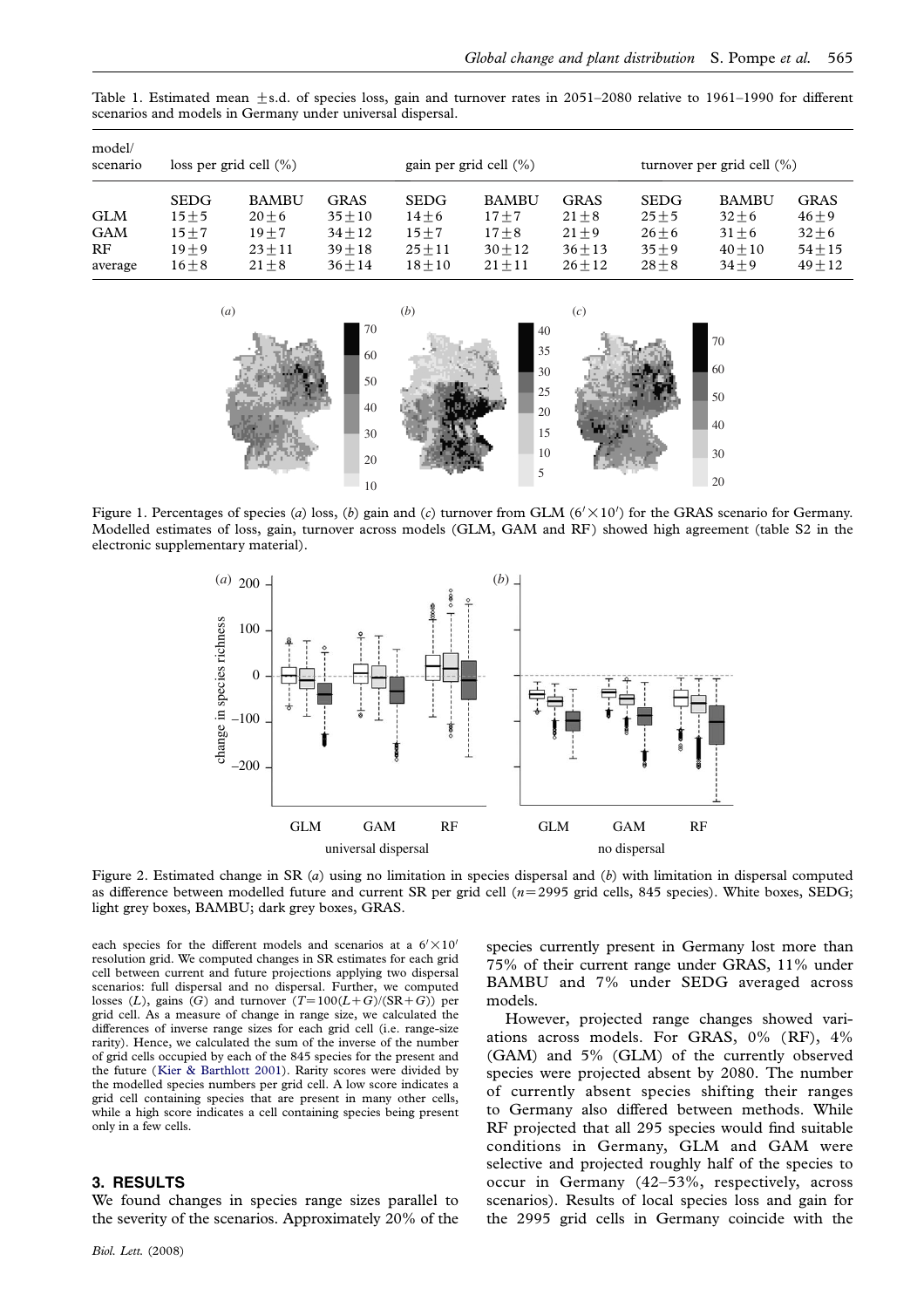<span id="page-2-0"></span>severity of the scenarios [\(table 1\)](#page-1-0). The rate of loss per degree of temperature change increased from SEDG to BAMBU to GRAS, while the rate of gains slowed down, indicating nonlinear responses in species numbers (figure S4 in the electronic supplementary material). The spatial distribution of change generally showed considerable variation. In particular, the southwestern and eastern parts of Germany were affected by high rates of turnover and loss ([figure 1\)](#page-1-0). The spatial pattern of gain was substantially different. Mainly, the central and southern parts of Germany were affected by species gains. Projected SR in the full migration case varied substantially across scenarios [\(figure 2\)](#page-1-0). Under BAMBU (exception RF) and GRAS, SR estimates significantly decreased while under SEDG, median SR significantly increased in all models. Under the assumption of no dispersal, SR decreased significantly in all models ( $p < 0.05$ , paired Wilcoxon signed-rank test). In addition, range restrictedness increased. When comparing current and future range-size rarity indices, we found a significant increase within all models and across scenarios ( $p < 0.05$ , paired Wilcoxon signed-rank test; figure S5 in the electronic supplementary material).

## 4. DISCUSSION

Our study is currently the first comprehensive estimation of how the ranges of plant species at the resolution of a national floral atlas in Central Europe could change under climate and land use changes. These projected changes suggest that the German flora will be impacted negatively, even under the moderate climate/land use change assumptions. Species currently not recorded in Germany will cause severe changes in the species pools. New species move in as climate warming increases. Potential gains from non-European species were not included. We show that eastern and southwestern Germany will be greatly affected, which previously has not been recognized ([Thuiller](#page-3-0) et al. 2005). From this study, it appears that certain regions in Germany are characterized by higher range-size rarity under climate change. Given the fact that ranges will be smaller in the future, the species in these regions may be less able to respond to additional stresses, e.g. habitat fragmentation. However, our approach ignores the differentiated dispersal potential of plants. Gains in SR lag behind expected climate warming (Menéndez et al. 2006), and a combination with dispersal models would be useful to reduce this uncertainty ([Thuiller](#page-3-0) [et al.](#page-3-0) 2008). Given the uncertainties in bioclimatic modelling linked to biases in data sampling, modelling technique, spatial autocorrelation, biotic interaction or species evolution (Heikkinen et al. 2006), the findings of range change can serve only to assist, not to determine nature conservation policy (Dormann 2007). The nonlinear response patterns obtained with the current study support the goal for a  $2^{\circ}$ C temperature stabilization target, also to limit potential threats to biodiversity.

We acknowledge the support of the projects 'Flora & Climate' (FKZ 80581001) (S.P. and I.K.) funded by the German Federal Agency for Nature Conservation and Assessing LArge scale environmental Risks for biodiversity with tested Methods (ALARM, GOCE-CT-2003-506675; [Settele](#page-3-0) et al. 2005; I.K., F.B. and S.K.), Minimisation of and Adaptation to Climate change Impacts on biodiversity, No. 044399 (MACIS; I.K. and W.T.) and Challenges in assessing and forecasting biodiversity and ecosystem changes in Europe, No 066866 GOCE (ECOCHANGE; W.T.) funded by the European Commission's FP6. For their valuable comments and supplying material, we particularly thank Jessica Bergmann, Gudrun Carl, Eva Küster, Wolfgang Cramer, Stefan Fronzek, Thomas Hickler, Ralf Ohlemüller and Oliver Schweiger.

- Dormann, C. F. 2007 Promising the future? Global change projections of species distributions. Basic Appl. Ecol. 8, 387–397. [\(doi:10.1016/j.baae.2006.11.001](http://dx.doi.org/doi:10.1016/j.baae.2006.11.001))
- European Soil Database (v. 2.0) 2004 European Soil Bureau Network and the European Commission, EUR 19945 EN. See [http://eusoils.jrc.it](http://hhtp://eusoils.jrc.it).
- Heikkinen, R. K., Luoto, M., Arau´jo, M. B., Virkkala, R., Thuiller, W. & Sykes, M. T. 2006 Methods and uncertainties in bioclimatic envelope modelling under climate change. Prog. Phys. Geogr. 30, 751–777. ([doi:10.](http://dx.doi.org/doi:10.1177/0309133306071957) [1177/0309133306071957\)](http://dx.doi.org/doi:10.1177/0309133306071957)
- Jalas, J. & Suominen, J. 1972-2004 Atlas Florae Europaeae. Helsinki, Finland: The Committee for Mapping the Flora of Europe and Societas Biologica Fennica Vanamo.
- Jetz, W., Wilcove, D. S. & Dobson, A. P. 2007 Projected impacts of climate and land-use change on the global diversity of birds. PLoS Biol. 5, 1211–1219. ([doi:10.](http://dx.doi.org/doi:10.1371/journal.pbio.0050157) [1371/journal.pbio.0050157](http://dx.doi.org/doi:10.1371/journal.pbio.0050157))
- Kier, G. & Barthlott, W. 2001 Measuring and mapping endemism and species richness: a new methodological approach and its application on the flora of Africa. Biodiv. Conserv. 10, 1513–1529. ([doi:10.1023/A:10118](http://dx.doi.org/doi:10.1023/A:1011812528849) [12528849\)](http://dx.doi.org/doi:10.1023/A:1011812528849)
- Luoto, M., Virkkala, R. & Heikkinen, R. K. 2007 The role of land cover in bioclimatic models depends on spatial resolution. Global Ecol. Biogeogr. 16, 34-42. ([doi:10.](http://dx.doi.org/doi:10.1111/j.1466-8238.2006.00262.x) [1111/j.1466-8238.2006.00262.x](http://dx.doi.org/doi:10.1111/j.1466-8238.2006.00262.x))
- Mac Nally, R. 1996 Hierarchical partitioning as an interpretative tool in multivariate inference. Aust. J. Ecol. 21, 224–228. ([doi:10.1111/j.1442-9993.1996.](http://dx.doi.org/doi:10.1111/j.1442-9993.1996.tb00602.x) [tb00602.x](http://dx.doi.org/doi:10.1111/j.1442-9993.1996.tb00602.x))
- Menéndez, R., González Megías, A., Hill, J. K., Braschler, B., Willis, S. G., Collingham, Y., Fox, R., Roy, D. B. & Thomas, C. D. 2006 Species richness changes lag behind climate change. Proc. R. Soc. B 273, 1465–1470. ([doi:10.1098/rspb.2006.3484](http://dx.doi.org/doi:10.1098/rspb.2006.3484))
- Mitchell, T. D., Carter, T. R., Jones, P. D., Hulme, M. & New, M. 2004 A comprehensive set of high-resolution grids of monthly climate for Europe and the globe: the observed record (1901–2000) and 16 scenarios (2001– 2100). Working paper 55. Norwich, UK: Tyne Centre for Climate Change Research, University of East Anglia.
- Mucher, C. A., Steinnocher, K. T., Kressler, F. P. & Heunks, C. 2000 Land cover characterization and change detection for environmental monitoring of pan-Europe. Int. *J. Remote Sens.* 21, 1159-1181. ([doi:10.](http://dx.doi.org/doi:10.1080/014311600210128) [1080/014311600210128\)](http://dx.doi.org/doi:10.1080/014311600210128)
- Parmesan, C. 2006 Ecological and evolutionary responses to recent climate change. Annu. Rev. Ecol. Evol. Syst. 37, 637–669. ([doi:10.1146/annurev.ecolsys.37.091305.](http://dx.doi.org/doi:10.1146/annurev.ecolsys.37.091305.110100) [110100](http://dx.doi.org/doi:10.1146/annurev.ecolsys.37.091305.110100))